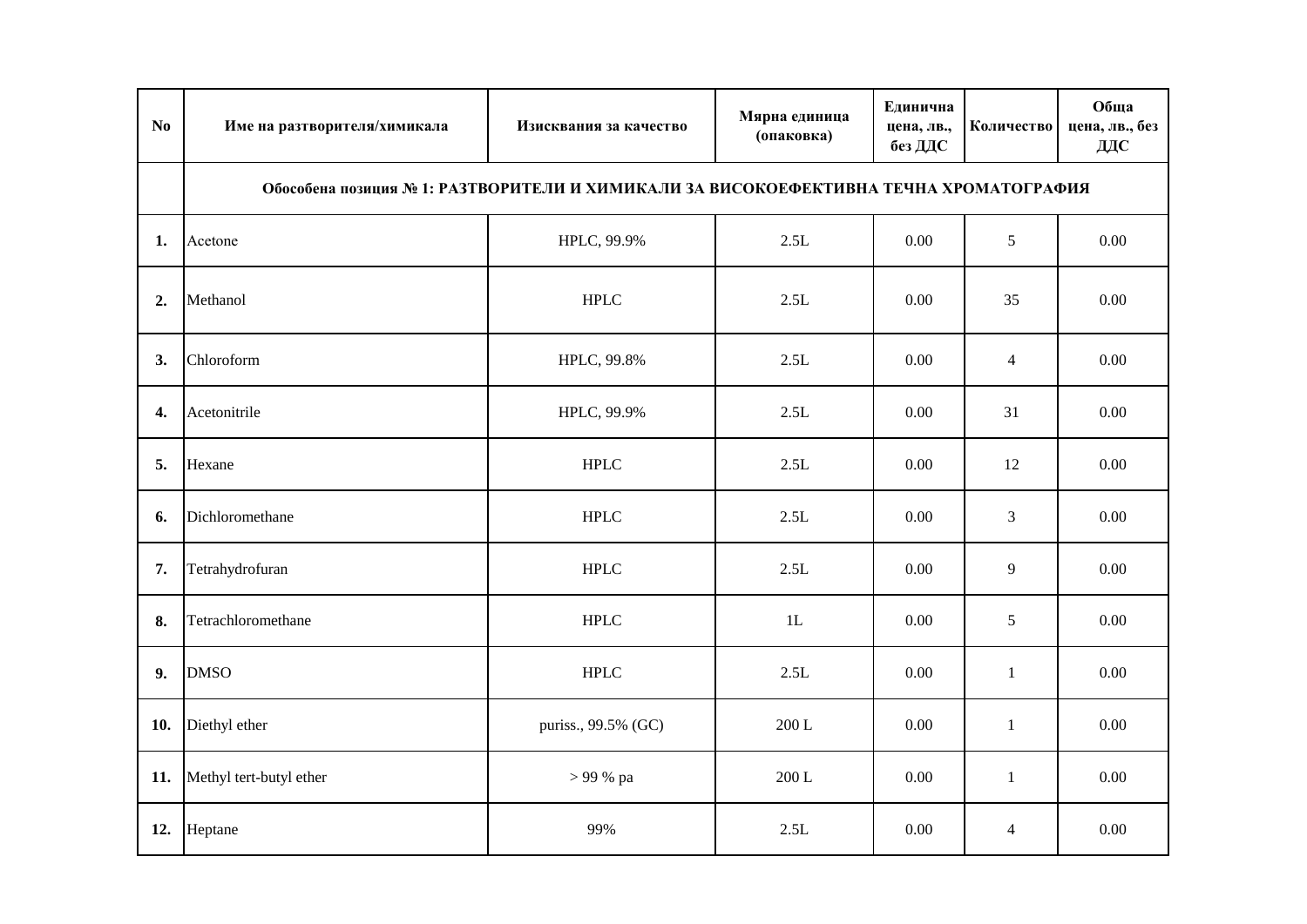| 13. | Petroleum ether            | boiling range 40-60°C<br>extra pure | $200$ L | 0.00     | $\mathbf{1}$   | 0.00     |
|-----|----------------------------|-------------------------------------|---------|----------|----------------|----------|
| 14. | Dimethylformamide          | puriss. p.a., 99.8% (GC)            | 2.5L    | 0.00     | $\overline{2}$ | $0.00\,$ |
| 15. | Dimethylformamide          | HPLC, 99.9%                         | $2.5 L$ | 0.00     | $\mathbf{1}$   | 0.00     |
| 16. | <b>HEXANE</b>              | 96.00%                              | 2.5L    | 0.00     | $\overline{2}$ | 0.00     |
| 17. | <b>ACETONE</b>             | 99.80%                              | $2.5$ L | 0.00     | $\overline{4}$ | $0.00\,$ |
| 18. | <b>ETHANOL</b>             | 99.80%                              | 2.5L    | 0.00     | $\mathbf{1}$   | 0.00     |
| 19. | <b>ETHYLACETATE</b>        | 99.70%                              | $2.5L$  | $0.00\,$ | $\mathbf{1}$   | $0.00\,$ |
| 20. | <b>TETRAHYDROFURAN</b>     | 99.9%, anhydrous                    | $2.5L$  | 0.00     | $\mathbf{1}$   | $0.00\,$ |
| 21. | 1-PENTANOL                 | puriss. p.a.                        | 500ML   | 0.00     | $\mathbf{1}$   | $0.00\,$ |
| 22. | SODIUM SULFIDE NONAHYDRATE | 98%                                 | 500G    | 0.00     | $\mathbf{1}$   | 0.00     |
| 23. | TRIFLUOROACETIC ACID       | 99%                                 | 100ML   | 0.00     | $\,1\,$        | 0.00     |
| 24. | Methanol                   | puriss. p.a.                        | 2.5L    | 0.00     | 5              | 0.00     |
| 25. | Ethanol absolute           | Puriss. p.a.                        | 2.5L    | 0.00     | 8              | 0.00     |
| 27. | Натриев алгинат            | ниска плътност                      | 500G    | $0.00\,$ | $\overline{2}$ | $0.00\,$ |
| 28. | Диетилов етер              | <b>STABILIZED</b>                   | $2.5L$  | 0.00     | $\overline{4}$ | $0.00\,$ |